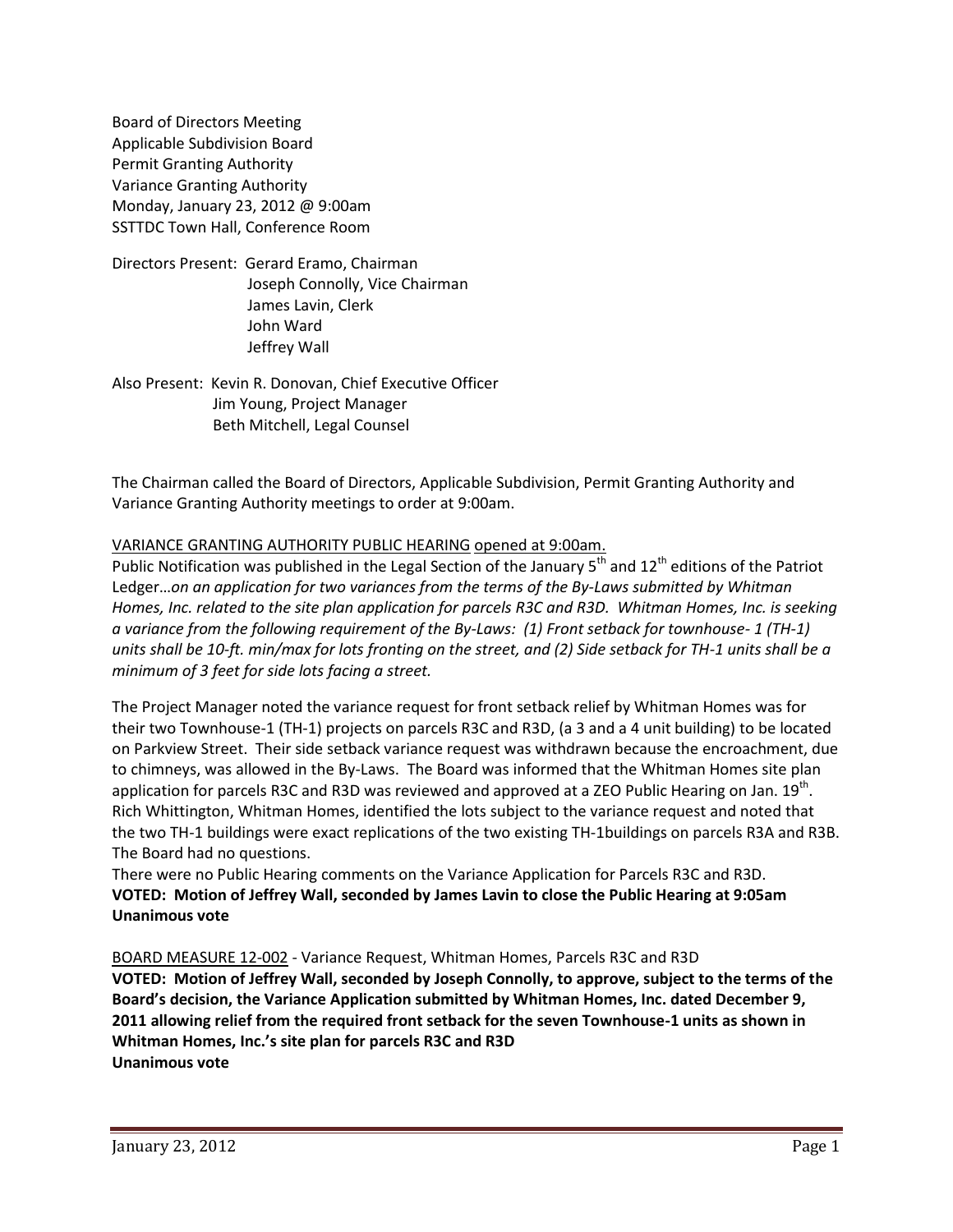## PERMIT GRANTING AUTHORITY PUBLIC HEARING opened at 9:06am

Public Notification was published in the Legal Section of the January  $5^{th}$  and  $12^{th}$  editions of the Patriot Ledger…*regarding the Permit Granting Authority's consideration of a Site Plan application for 101 Shea Drive, submitted by LNR South Shore LLC.*

The Project Manager noted, after a technical review of LNR's Site Plan application, it was determined that the address 101 Shea Drive would be corrected to 181 Shea Drive.

Paul Hickey, LNR, noted this site plan was SouthField's first commercial development (101,500 s/f, 4 story, brick and glass building) to be located on the first commercial lot on Shea Drive. Brian Brewer, KHA, reviewed the site plans including the building footprint, access from Shea Drive, traffic sight lines, parking plan (305 spaces/24 ft. drive aisles), traffic circulation, service utilities, and stormwater management.

Discussion ensued on stormwater control and treatment. The Board was informed that the parking lot was designed with bio-retention islands that would break up stormwater overflow into smaller drainage infiltration areas all connected together by underdrains in engineered soil, to control the amount of flow.

Mr. Wall was informed there would be access to Memorial Grove Avenue through an adjacent commercial lot, to be constructed in the future.

Mr. Connolly requested a projection of water and sewer usage (GPD) based upon the building's possible end users, and was informed that an office building's use was projected at 75 GPD for every 1,000 s/f of development. Projections for other uses (best and worst case scenarios) would be provided by LNR. Mr. Lavin was informed that there would be no significant retail business in this commercial building, and that the parking lot would include granite or concrete curbs and light poles.

Mr. Wall was informed that other than minor grading activities, the commercial development would not impact the Veterans Memorial Grove, and that site plans approved by the Board were valid for two years.

Mr. Lavin was informed that some site work would fall within the outer 50 ft. Bordering Vegetated Wetland Buffer area and would require Conservation Commission approval. The Project Manager indicated a Notice of Intent would be required to be submitted before site work began, and that more review would occur during the Conservation Commission Public Hearing. Mr. Young was satisfied to date with the proposed parking lot layout for the capture and release of stormwater. Mr. Hickey stated the site was being actively marketed as a flexible building to suit tenant needs, and offered to share marketing materials with the Board.

The Board discussed the merits of Tax Incentive Financing (TIF) that would forgive a small portion of real estate taxes, and would also allow an applicant to apply for state and federal tax credits. It could be further incentive to attract a business to this location. It was noted that a TIF could be subject to restrictions (such as job creation) which, if not met, would be revoked. Consideration of a TIF would require a Public Hearing process.

A lengthy discussion ensued on the Site Plan's viability under current commercial market conditions, and the Board's need to establish a policy based on an interpretation of the Reuse Plan's requirement that residential and commercial development be built proportionately. Site Plans already approved added up to 500 residential units, and triggered the Reuse Plan's requirement for 150,000 square feet of commercial development.

Ms. Mitchell, at the request of the CEO, explained the distinctions and requirements of the Reuse Plan's provision concerning 500 residential units v. 150,000 square feet of commercial space. Mr. Lavin requested a legal opinion on the matter. The Board agreed their decision would affect residential buildout through all future phases, and they needed more information before going forward to set a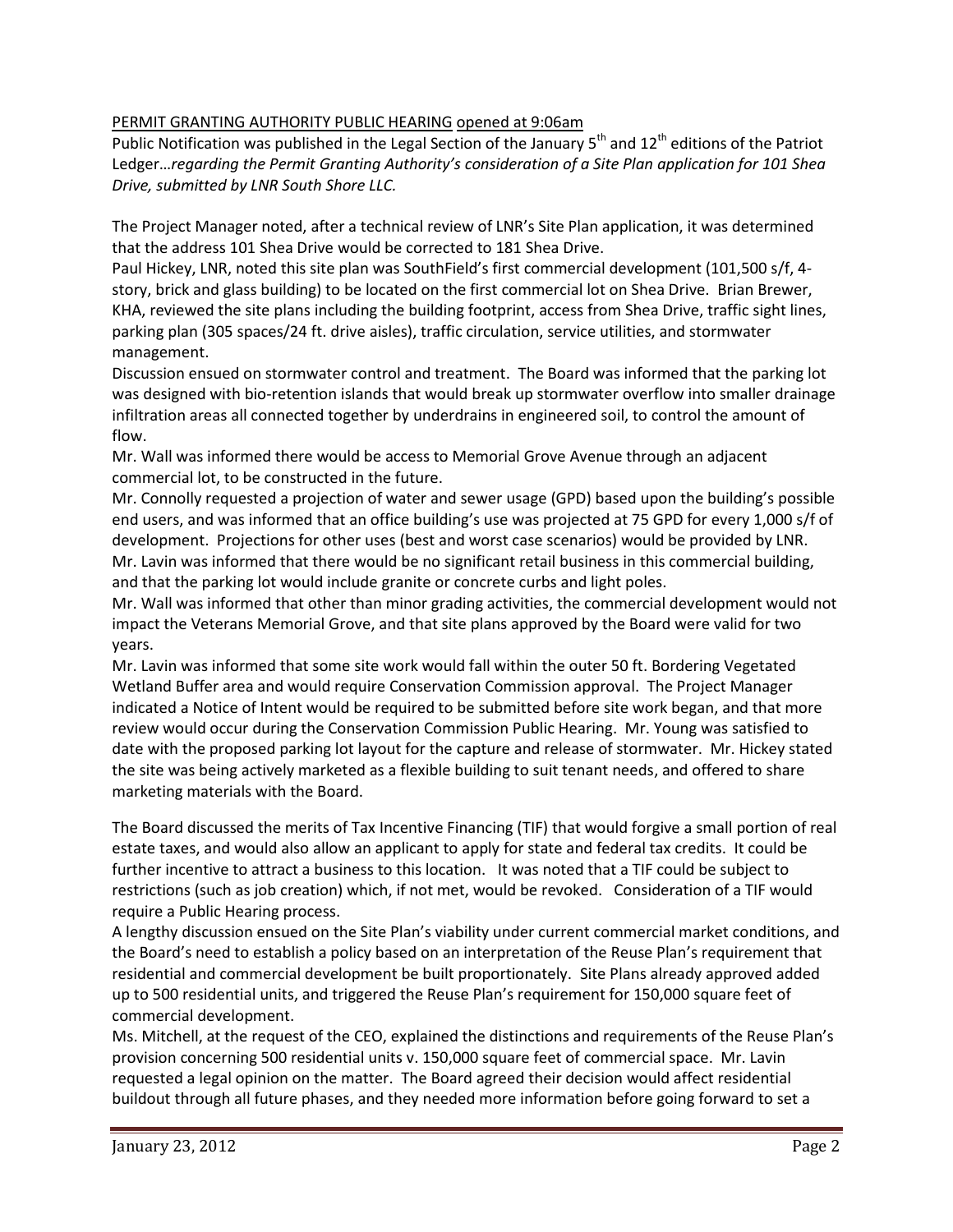policy.

The CEO suggested that LNR Counsel speak with SSTTDC Counsel on the issue so she could form a determination and legal opinion. Mr. Hershfield, LNR Legal Counsel indicated upon his review of the Reuse Plan, that he found the language vague and allowed for a lot of interpretation. He would discuss further with Ms. Mitchell. LNR representatives were informed that SSTTDC would not approve residential site plans beyond the 500 units until a decision was made.

#### PUBLIC HEARING COMMENTS

Mr. Whittington, Whitman Homes, was informed that Eventide already had their building permits.

Mrs. Parsons, Rockland, stated the Reuse Plan's key phrase "shall be built proportionately" was not a vague interpretation.

There were no further public comments.

Mr. Hickey noted LNR was doing everything to market the site for commercial development and having an approved site plan would better position the site for marketing. The Chairman stated the Board was committed to move every project forward to the best of their ability.

# **VOTED: Motion of Joseph Connolly, seconded by James Lavin, to continue the Public Hearing to Monday, February 13, 2012 @ 9:00am**

# **Unanimous vote**

#### Applicable Subdivision Board

The Board received a presentation of the revisions to the Phase 1A Definitive Subdivision Plan at their December meeting. The Plan included roadway and utility design for Snow Bird Avenue from Stonehaven Drive to Memorial Grove Avenue, and the designation of a common open space to serve as frontage for 8 future homes to be built.

The Project Manager noted that the technical review focused on irrigation capacity, electrical distribution system and utility connections; and that all was in order. The common open space still needed to be named (proposed street or common open space names are submitted to 911 coordinators to insure safety and acceptability). Appropriate signage would be installed along the public way (Snow Bird Avenue) and back alley and on the front and rear of each of the 8 residential units.

Mr. Connolly was informed that the roadway circulation was crucial for the 500 residential units already approved and for later phases as well. The Board was informed that LNR would start utility installations as soon as possible.

# Board Measure 12-001 – Revised Phase 1A Definitive Subdivision Plan

**VOTED: Motion of Joseph Connolly, seconded by Jeffrey Wall, to approve, with conditions, the Revised Phase 1A Definitive Subdivision Plan dated December 6, 2011 submitted by LNR South Shore, LLC. All conditions of the approval shall be as noted in the Certificate of Action to be recorded with the Norfolk County Registry of Deeds. Approval is also subject to the Corporation's receipt of final revised plans on or before January 27, 2012, which shall incorporate the necessary changes required to address all plan review comments issued to date, including but not limited to incorporating a name (to be approved by the Corporation) for the common open space adjacent to Snow Bird Avenue which shall provide frontage for the eight residential lots subdivided in the Plans Unanimous vote**

#### **Minutes**

**VOTED: Motion of John Ward, seconded by Jeffrey Wall to approve the minutes of the December 20,**